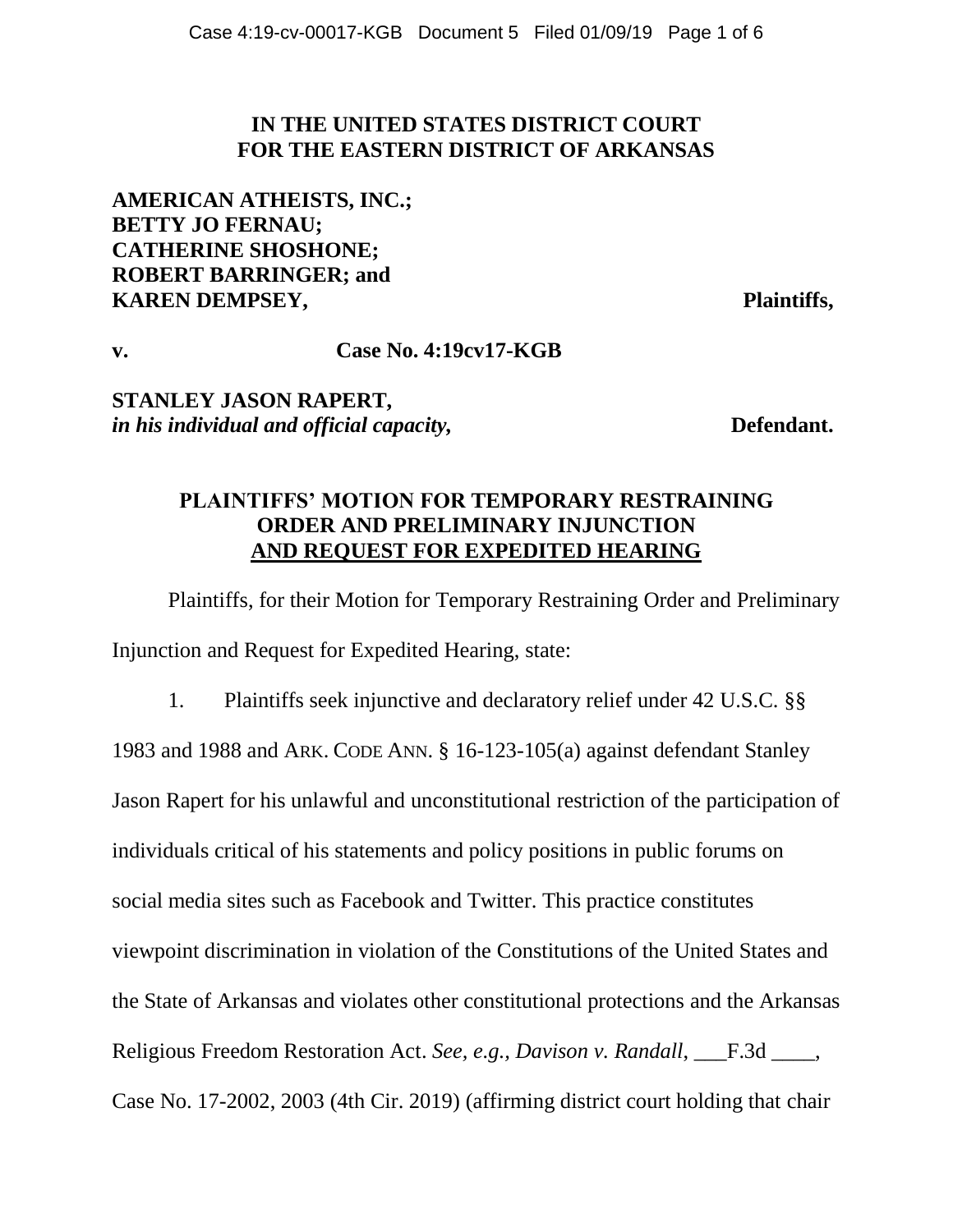#### Case 4:19-cv-00017-KGB Document 5 Filed 01/09/19 Page 2 of 6

of county board violated citizen's First Amendment rights by banning him from her Facebook page for about 12 hours); *Knight First Amend. Inst. at Columbia Univ. v. Trump*, 302 F.Supp.3d 541 (S.D.N.Y. 2018) (President's actions in barring access of users to his Twitter account were the result of viewpoint discrimination in violation of First Amendment free speech clause.)

2. Under Federal Rule of Civil Procedure 65, plaintiffs seek a temporary restraining order ("TRO"), an expedited hearing, and a preliminary injunction enjoining Senator Rapert from: (1) restricting plaintiffs' and other users' ability to interact with Senator Rapert's @jasonrapert Twitter account and "Sen. Jason" Rapert" Facebook page based on their political and/or religious viewpoints and (2) using the @jasonrapert Twitter account and "Sen. Jason Rapert" Facebook page to disparage any particular beliefs about religion, discriminate against users on the basis of their beliefs about religion, and single users out for opprobrium and derision on the basis of their beliefs about religion.

3. Plaintiffs request that the Court immediately issue a TRO so that plaintiffs and other Facebook and Twitter users, including Senator Rapert's constituents, are not unconstitutionally blocked from full participation in matters before the 92<sup>nd</sup> Arkansas General Assembly, which convenes on January 14, 2019.

4. "The loss of First Amendment freedoms, for even minimal periods of time, unquestionably constitutes irreparable injury." *Elrod v. Burns*, 427 U.S. 347,

2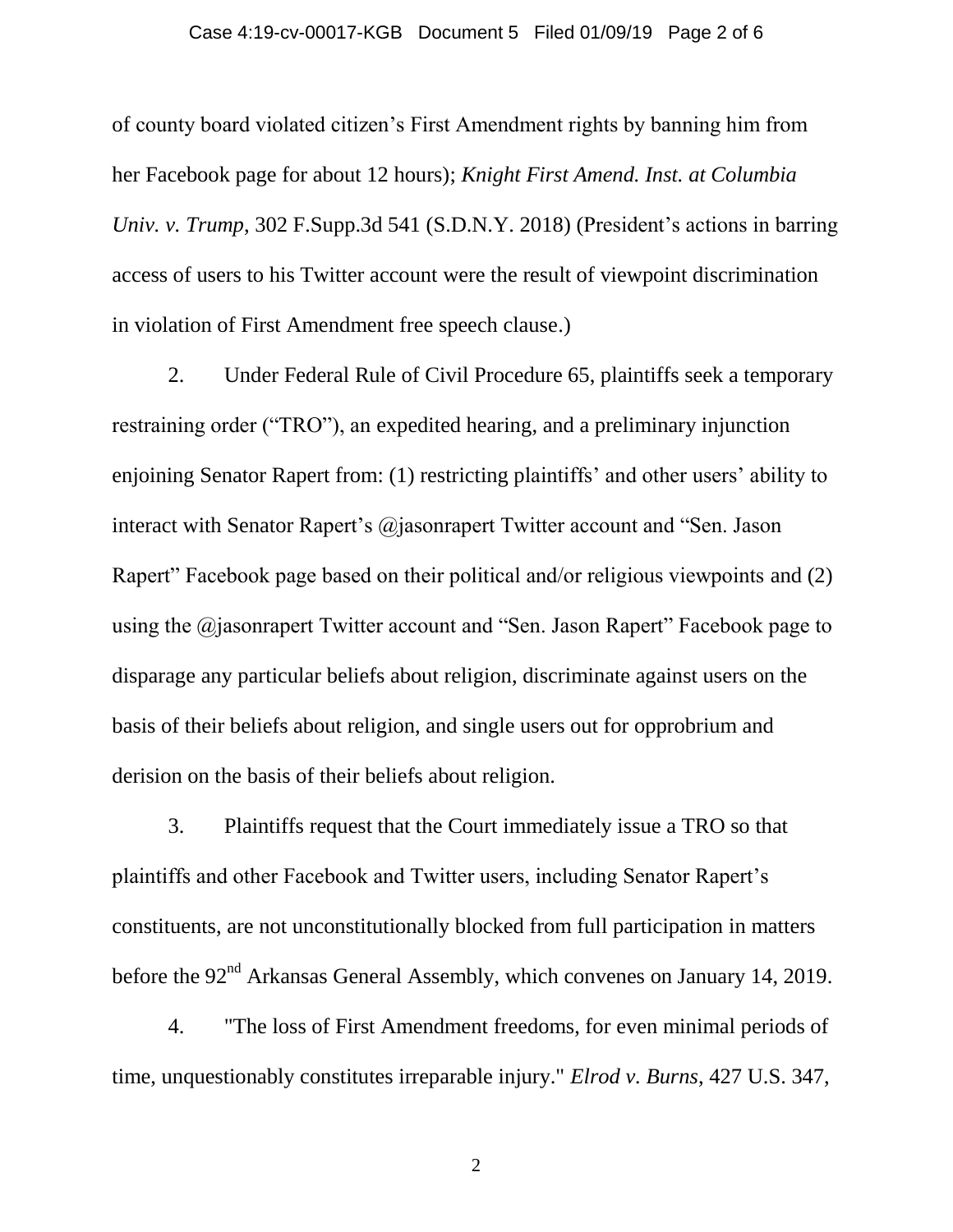#### Case 4:19-cv-00017-KGB Document 5 Filed 01/09/19 Page 3 of 6

373 (1976). Plaintiffs already have suffered irreparable injury due to the actions of Senator Rapert and denial of their request for a TRO would compound that harm.

5. A TRO will not cause harm or prejudice to Senator Rapert.

6. Plaintiffs also request that, following the issuance of a TRO, the Court convene a hearing on their request for a preliminary injunction, which is necessary to protect their constitutional and statutory rights during the pendency of this case.

7. Because a preliminary injunction is necessary to preserve Plaintiffs' constitutional rights, this Court should waive the bond requirement of Fed. R. Civ. P. 65. *See*, *e.g.*¸ *Ogden v. Marendt*, 264 F. Supp. 2d 785, 795 (S.D. Ind. 2003); *Westfield High Sch. L.I.F.E. Club v. City of Westfield*, 249 F. Supp. 2d 98, 129 (D. Mass. 2003); *Smith v. Bd. of Election Comm'rs.*, 591 F. Supp. 70, 71 (N.D. Ill. 1984).

8. Based on the facts and the law, Plaintiffs' likelihood of success on the merits is strong.

> a. Senator Rapert is a state actor under 42 U.S.C. § 1983 and ARK. CODE ANN. § 16-123-105(a) because he is an active member of the Arkansas State Senate and operates the Facebook and Twitter accounts in question in his official capacity and as a means of communication with and among his constituents and others.

> > 3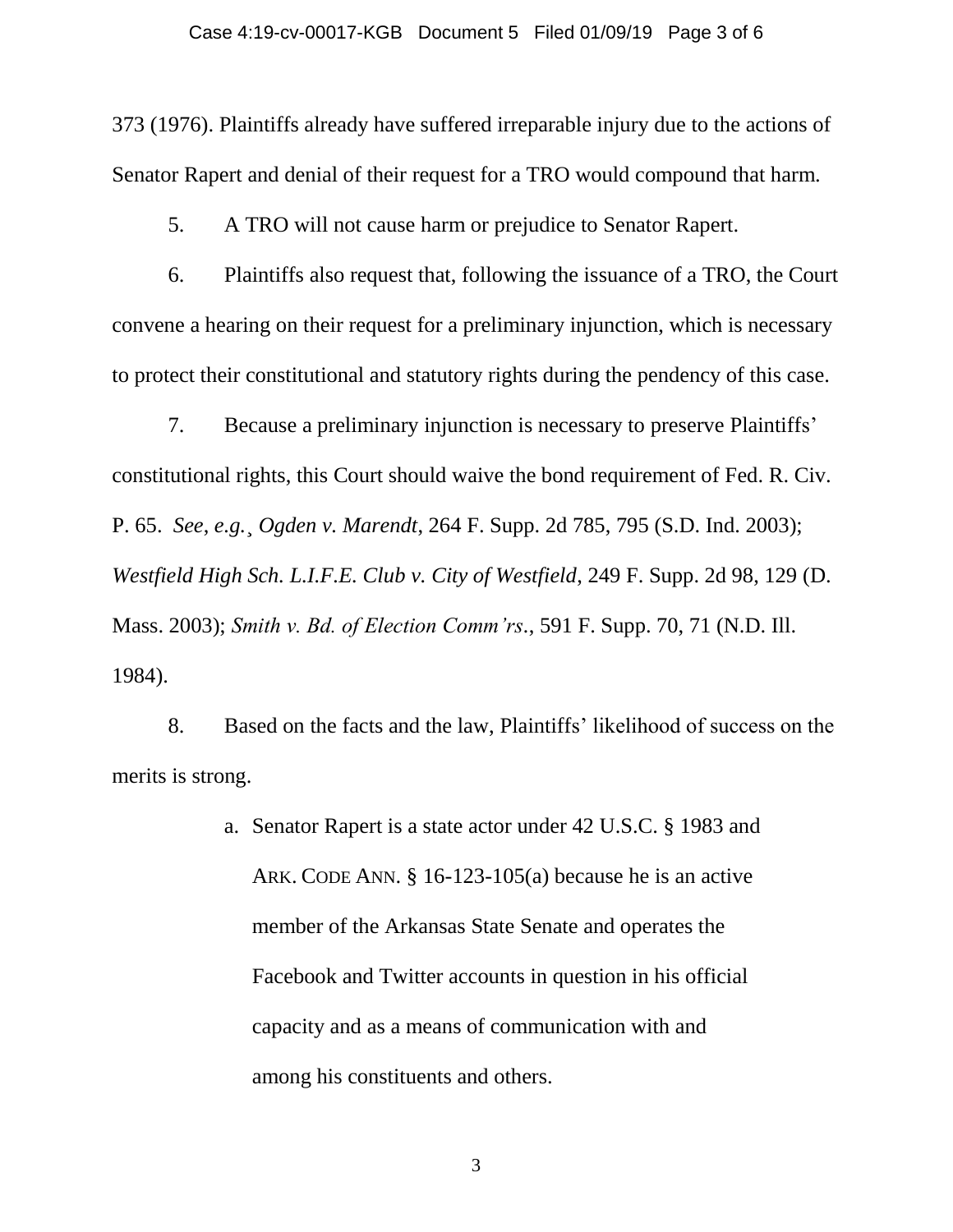b. Senator Rapert is violating Plaintiffs' constitutional and statutory rights by blocking them from participation in his Facebook and Twitter pages, which are constitutionally protected public forums.

9. The balance of equities weighs strongly in favor of Plaintiffs because they stand to suffer great and continuing harm if the Court denies this Preliminary Injunction and Senator Rapert cannot show any harm if this Court grants Plaintiffs' Motion. Justice requires the Court to intervene to preserve Plaintiffs' constitutional and statutory rights pending resolution of the merits of this case.

10. The public interest is served by granting Plaintiffs' motion for preliminary injunction. It is always in the public interest to protect constitutional rights, *Phelps-Roper v. Nixon*, 545 F.3d 685, 690 (8th Cir. 2008).

11. The accompanying brief in support of Plaintiffs' motion for preliminary injunction is incorporated by reference herein.

WHEREFORE, and for all reasons appearing in the record, Plaintiffs respectfully request that this Court issue its order:

a. enjoining Senator Rapert from restricting Plaintiffs' and other users' ability to interact with his @jasonrapert Twitter account and "Sen. Jason Rapert" Facebook page based on their political and/or religious viewpoints;

4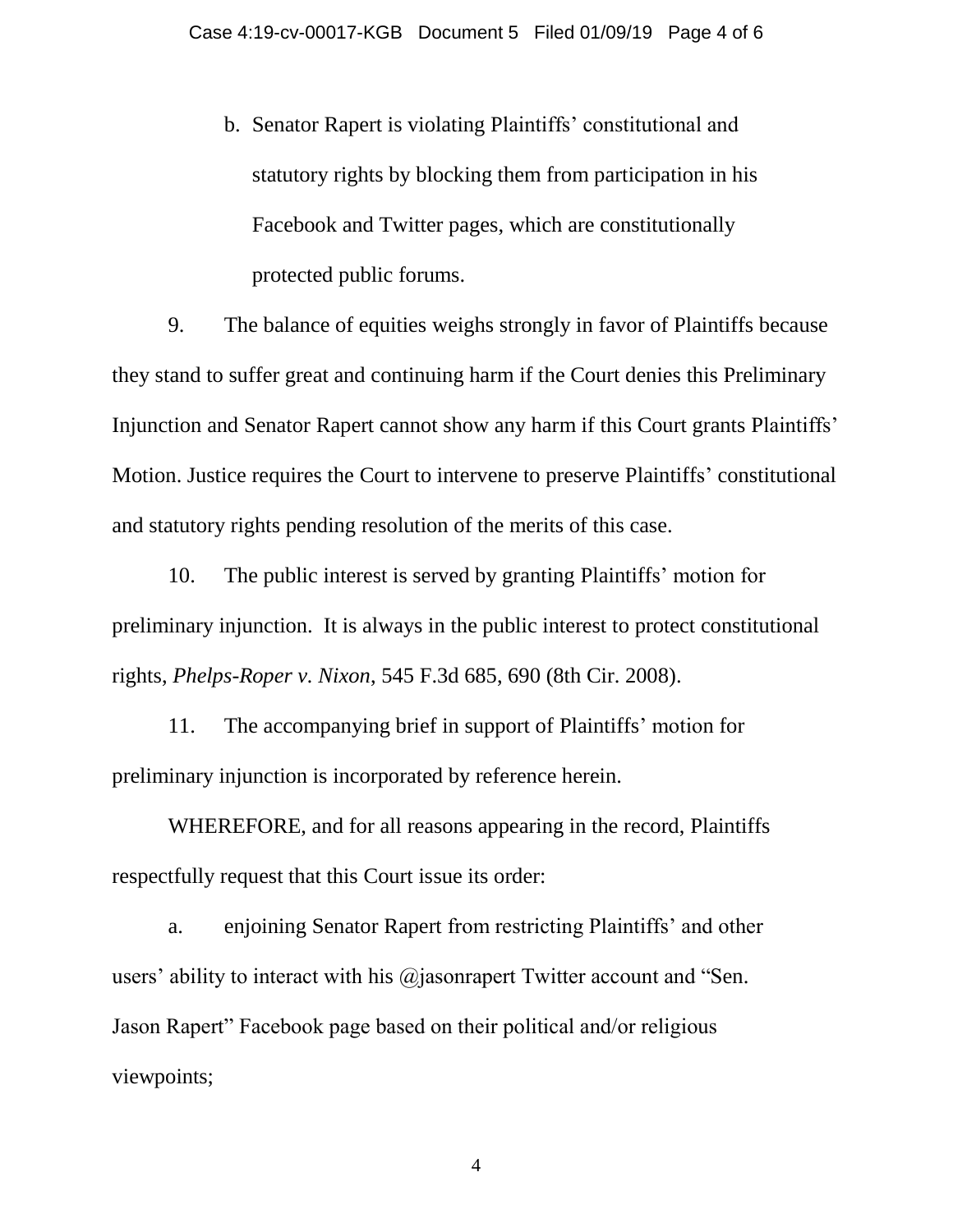b. enjoining Senator Rapert from using the @jasonrapert Twitter account and "Sen. Jason Rapert" Facebook page to disparage any particular beliefs about religion, discriminate against users on the basis of their beliefs about religion, and/or single users out for opprobrium and derision on the basis of their beliefs about religion;

c. requiring Senator Rapert to maintain records documenting the basis for any future decision to restrict a Facebook or Twitter user's ability to interact with his official social media accounts and therein engage in public speech;

d. establishing an expedited briefing period and hearing on this matter; and

e. granting all other just and proper relief.

Respectfully submitted,

Philip E. Kaplan Ark. Bar No. 68026 *pkaplan@williamsanderson.com* Bonnie Johnson Ark. Bar No. 2005165 *bjohnson@williamsanderson.com* Williams & Anderson, PLC 111 Center St., Ste. 2200 Little Rock, AR 72201 P: (501) 859-0575 F: (501) 372-6453

*Counsel for Plaintiffs*